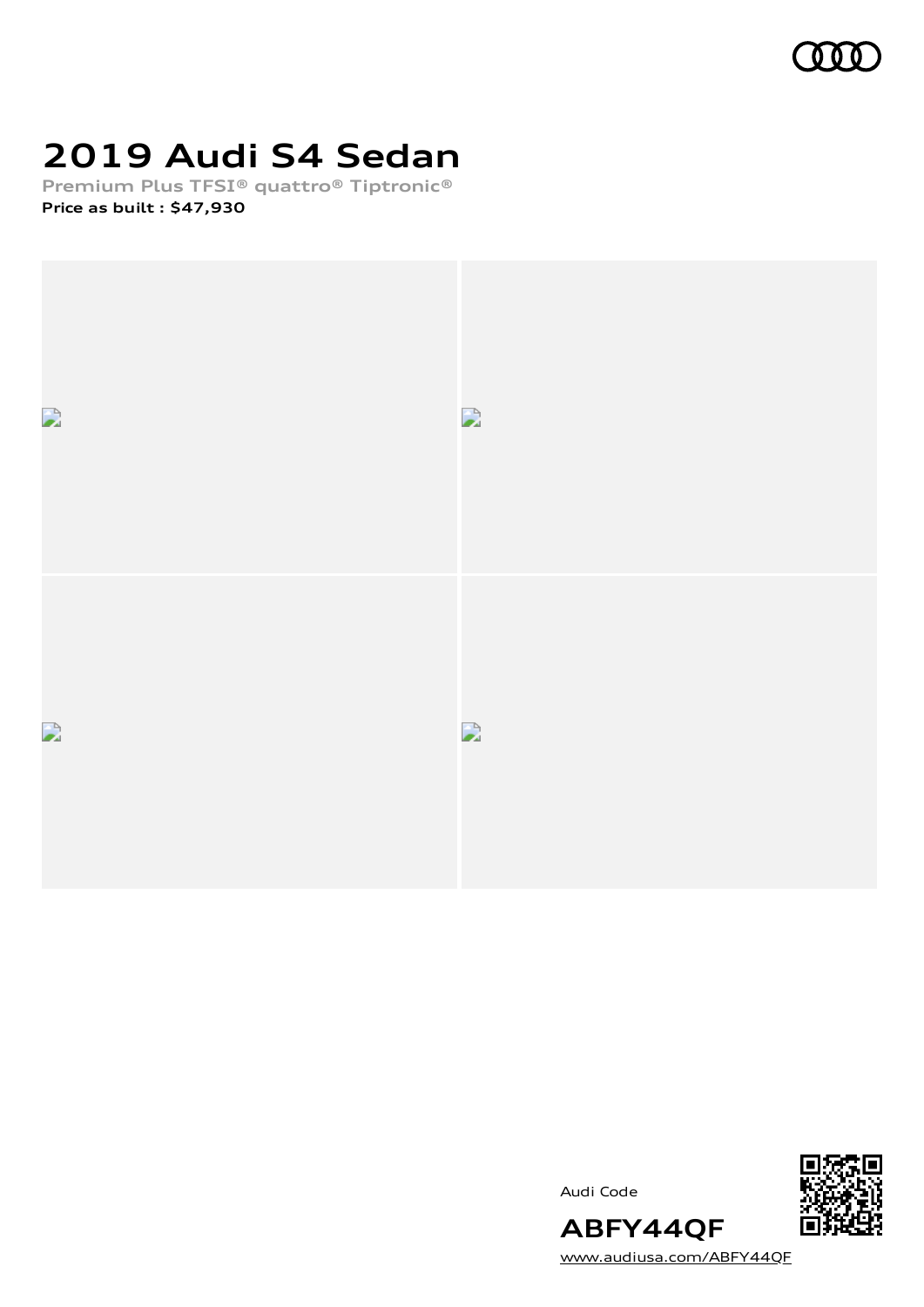# **Summary**

## **Audi 2019 Audi S4 Sedan**

Premium Plus TFSI® quattro® Tiptronic®

**Price as buil[t](#page-8-0)** \$47,930

#### **Exterior colour**

Quantum Gray

### $\overline{\phantom{a}}$

### **Further Information**

|                 | N٥           |
|-----------------|--------------|
| Mileage         | 19,371 miles |
| Type of vehicle | Used car     |

**Warranty**

#### **Interior colour**

| Seats     | Black with Rock Gray stitching |
|-----------|--------------------------------|
| Dashboard | Black                          |
| Carpet    | Black                          |
| Headliner | Black                          |

#### **Audi Code** ABFY44QF

**Your configuration on www.audiusa.com** [www.audiusa.com/ABFY44QF](https://www.audiusa.com/ABFY44QF)

**Commission number** 927b48f60a0e09a80adf

### **Technical Specifications**

| Engine type                  | Six-cylinder                                     |
|------------------------------|--------------------------------------------------|
| stroke                       | Displacement/Bore and 2,995/84.5 x 89.0 cc/mm    |
| Torque                       | 369 lb-ft@rpm                                    |
| Top track speed              | 155 mph or 130 mph with all-<br>season tires mph |
| Acceleration (0 - 60<br>mph) | 4.4 seconds seconds                              |
| Recommended fuel             | Premium                                          |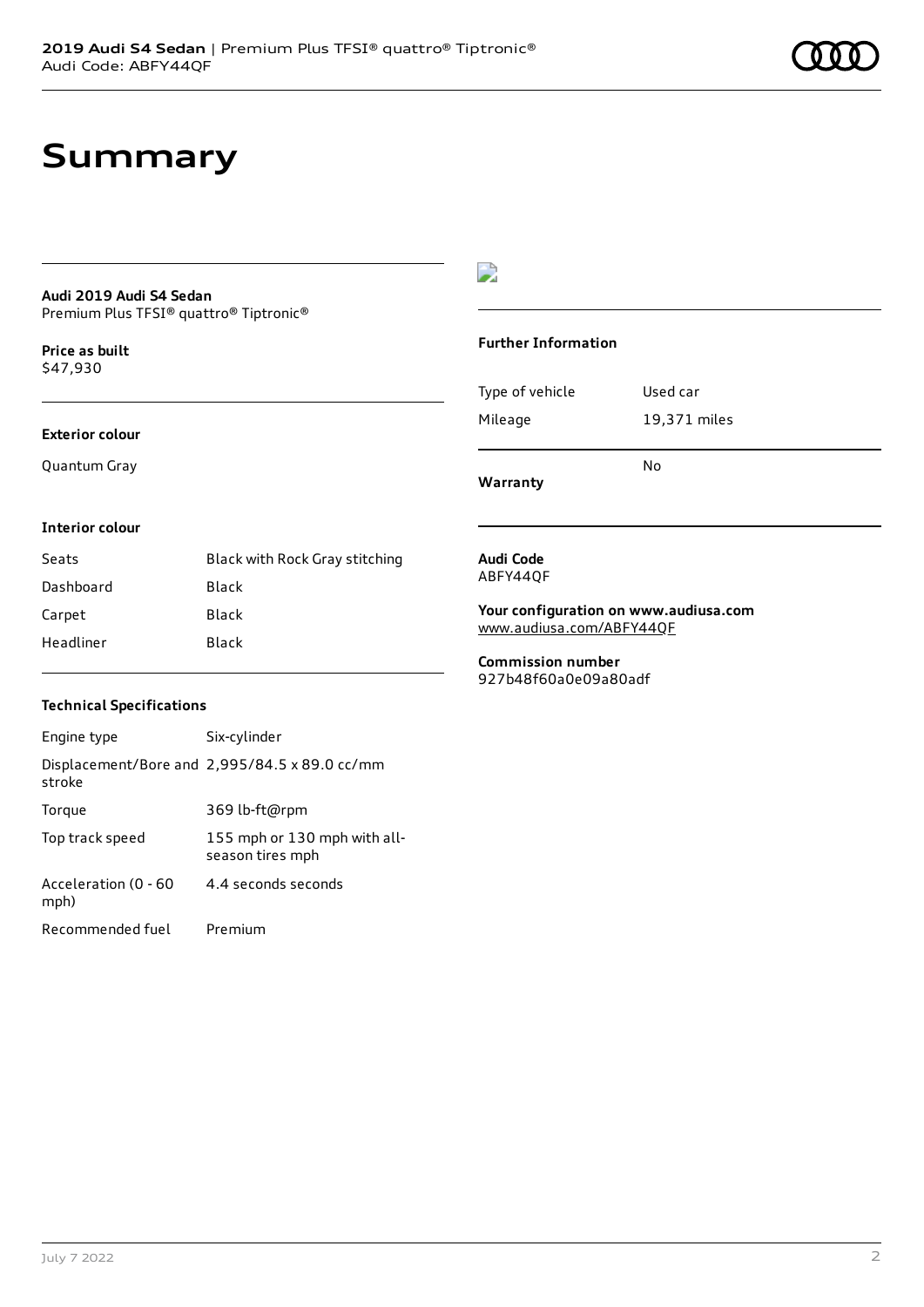

# **Standard features**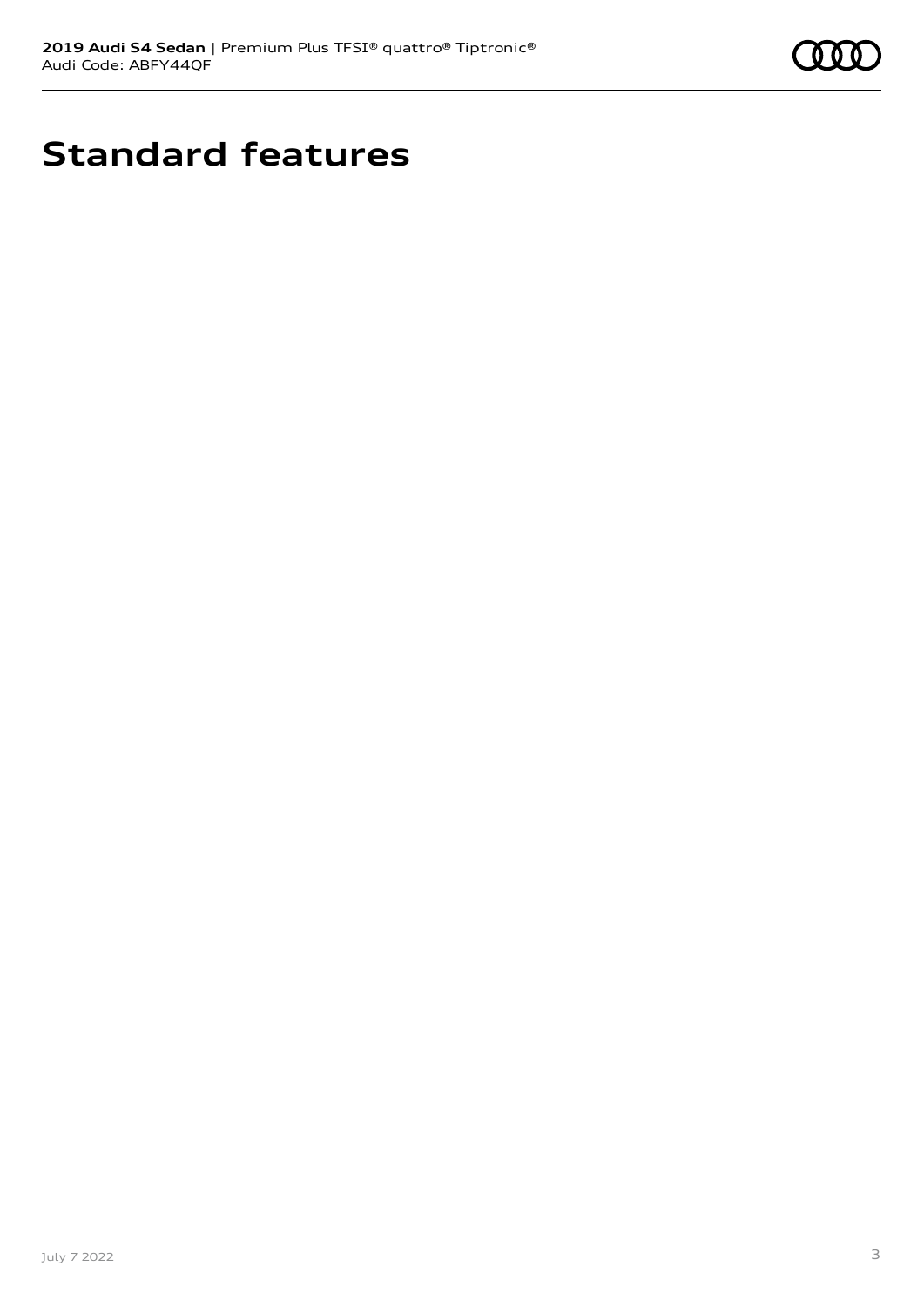# **Dealer remarks**

2019 Audi S4 finished in Quantum Gray over Black Fine Nappa Leather. This one-owner S4 comes with a clean CarFax Report and is proudly backed by Audi's comprehensive Certified Pre-Owned Warranty and 300-point vehicle inspection.

VEHILCE DETAILS:

- \*Audi Advanced Key \*
- \* Audi Beam-Rings \*
- \* Audi Connect PRIME & PLUS Online Services \*
- \* Audi Side Assist \*
- \* Audi Virtual Cockpit \*
- \* Black Optic Package \*
- \* Convenience Package \*
- \* Driver's Seat Memory \*
- \* Fine Nappa Leather Seat Trim \*
- \* High-Gloss Black Exterior Mirror Housings \*
- \* Parking System Plus (Front/Rear Acoustic Sensors) \*
- \* Power Folding Exterior Mirrors \*
- \* Premium Plus Package \*
- \* Red Brake Calipers \*
- \* S Sport Package \*
- \* Sport Adaptive Damping Suspension \*
- \* Sports Rear Differential \*
- \* Titanium Black Exterior Trim \*
- \* Wheels: 19" 5-Arm Rotor Design Titanium Matte \*

Audi Certified pre-owned Details:

- \* Warranty Deductible: \$0
- \* Transferable Warranty
- \* 300+ Point Inspection
- \* Roadside Assistance
- \* Vehicle History

\* Limited Warranty: 12 Month/Unlimited Mile beginning after new car warranty expires or from certified purchase date

\* Includes 24/7 Roadside Assistance emergency towing, collision, jump start, flat tire change, emergency fuel service, lock-out service, extrication service, Audi assist, CARFAX Vehicle History Report and SiriusXM satellite radio complimentary 90 day subscription. If Audi New Vehicle Limited Warranty (NVLW) coverage remains at time of CPO purchase, CPO Limited Warranty Coverage commences upon expiration of NVLW and continues until 5 years from vehicle's original in-service date with no mileage limitation. If NVLW coverage has expired at time of CPO purchase, CPO Limited Warranty coverage commences at time of purchase and continues for 12 months with no mileage limitation. Limited warranty is transferable between private parties.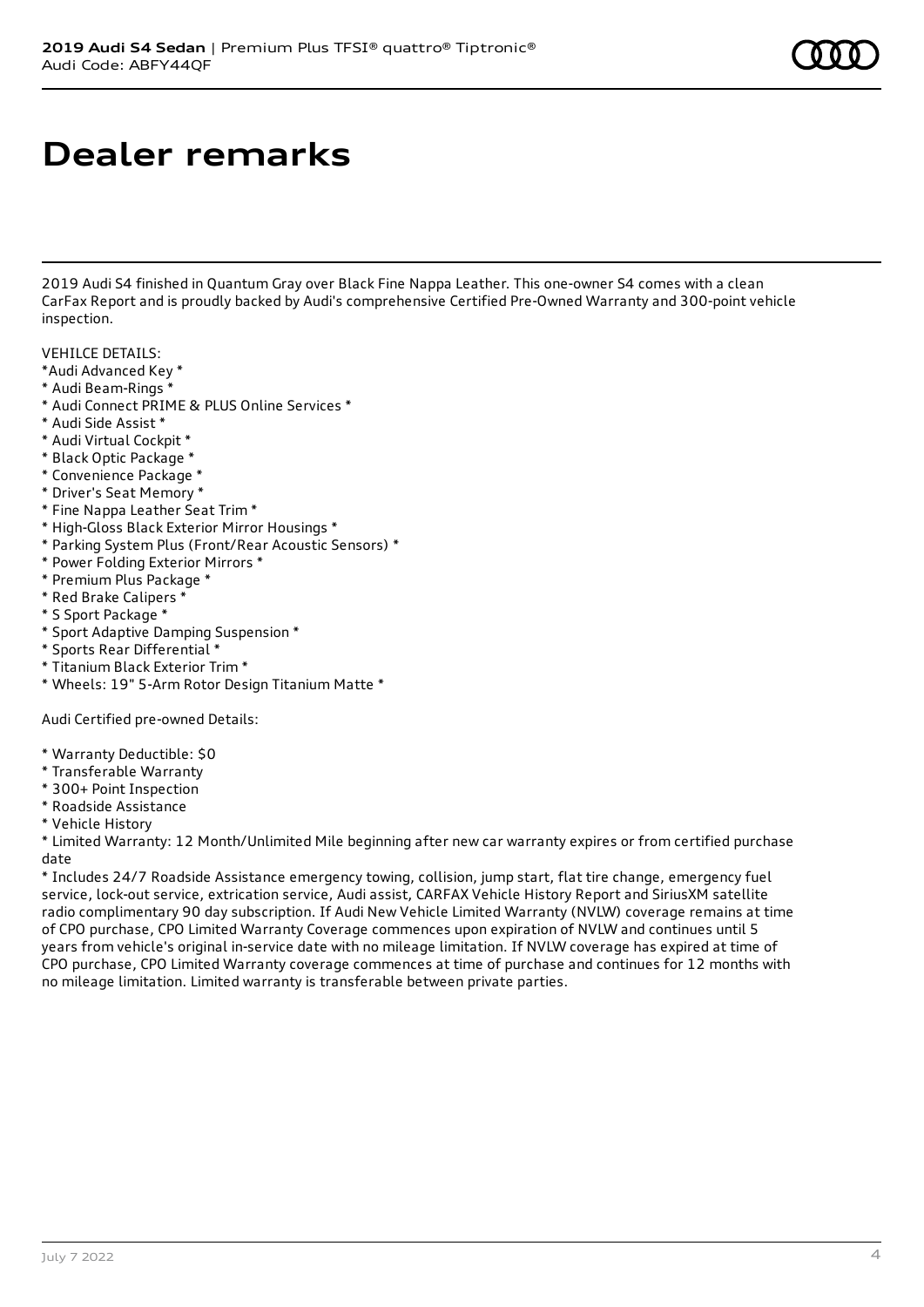# **Technical Specifications**

#### Engine type Six-cylinder Acceleration (0 - 60 4.4 seconds seconds

**Engineering | Performance**

| mph)              |                                                  |
|-------------------|--------------------------------------------------|
| Engine block      | Aluminum-alloy                                   |
| Displacement      | 3.01                                             |
| Cylinder head     | Aluminum-alloy                                   |
| Max. output ps/hp | 349 @ rpm                                        |
| stroke            | Displacement/Bore and 2,995/84.5 x 89.0 cc/mm    |
| Top track speed   | 155 mph or 130 mph with all-<br>season tires mph |
| Torque            | 369 lb-ft@rpm                                    |
| Valvetrain        | 16-valve DOHC with valve lift<br>system          |

### **Transmission | Drivetrain**

| Gear ratios: 8th                  | 0.667:1                                                                                                   |
|-----------------------------------|-----------------------------------------------------------------------------------------------------------|
| Gear ratios: 6th                  | 1.000:1                                                                                                   |
| Gear ratios: 7th                  | 0.839:1                                                                                                   |
| Gear ratios: Reverse              | 3.317:1                                                                                                   |
| Gear ratios: Final Drive 2.848: 1 |                                                                                                           |
| Gear ratios: 4th                  | 1.667:1                                                                                                   |
|                                   |                                                                                                           |
| Transmission                      | Eight-speed Tiptronic <sup>®</sup> automatic<br>transmission and quattro <sup>®</sup> all-<br>wheel drive |
| Gear ratios: 5th                  | 1.285:1                                                                                                   |
| Gear ratios: 2nd                  | 3.143:1                                                                                                   |
| Gear ratios: 3rd                  | 2.106:1                                                                                                   |

### **Electrical system**

| Alternator | 14 Volts - 150 amp |
|------------|--------------------|
| Battery    | 12 Volts - 80 amp  |

|                                            | power steering system |
|--------------------------------------------|-----------------------|
| Turning diameter, curb- 38.1 ft<br>to-curb |                       |
| Steering ratio                             | 15.9:1                |

Steering type Electromechanical speed-sensitive

#### **Suspension**

**Steering**

| Front axle | Five-link front independent steel<br>spring S4 sport suspension |
|------------|-----------------------------------------------------------------|
| Rear axle  | Five-link rear independent steel<br>spring S4 sport suspension  |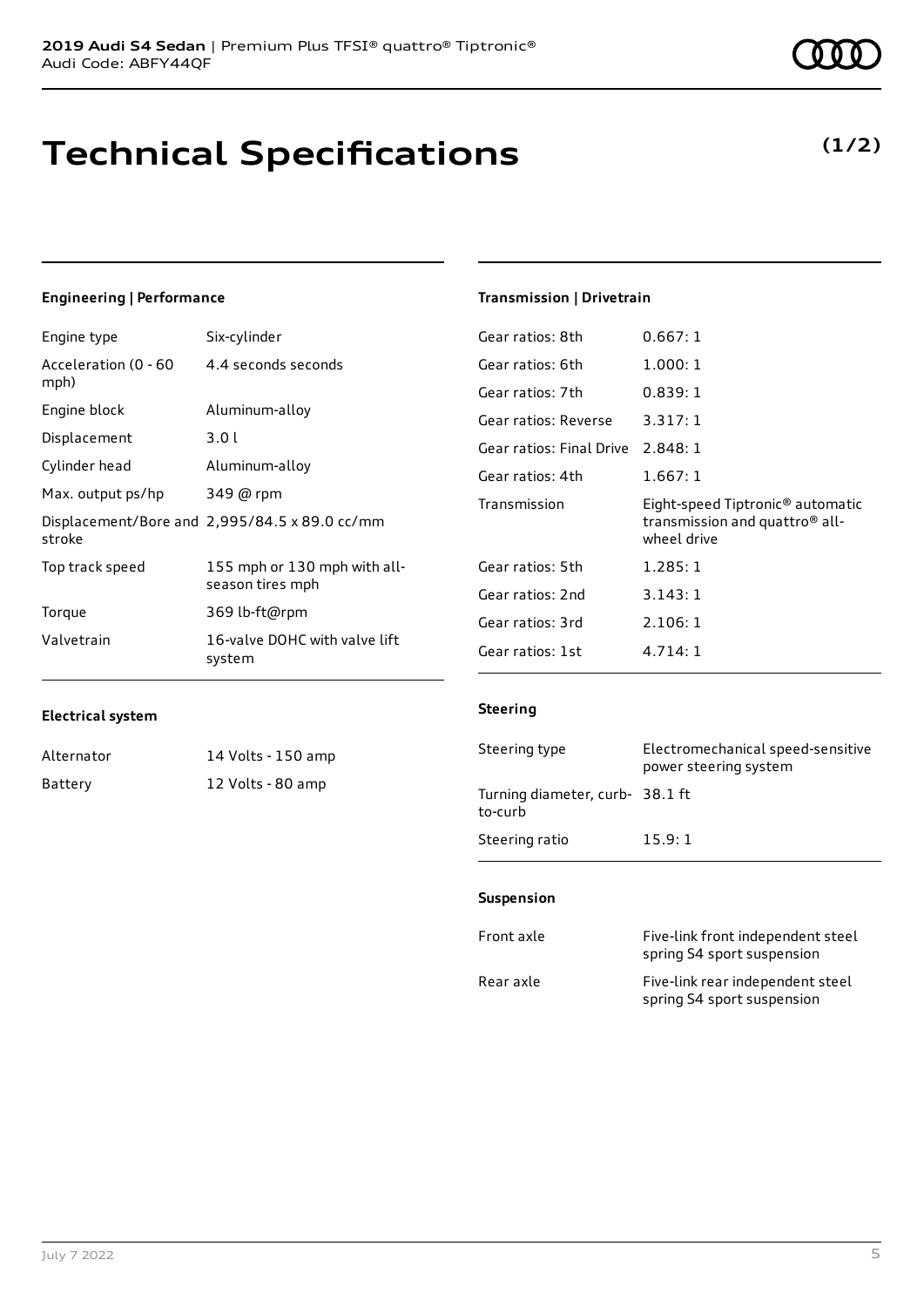# **Technical Specifications**

### **Brakes**

| Rear brakes          | 13.0 (ventilated disc) in                                    | Sł       |
|----------------------|--------------------------------------------------------------|----------|
|                      |                                                              | H٥<br>SU |
| <b>Body</b>          |                                                              | Le       |
| Material             | Lightweight construction<br>technology - multi-material body | Sł       |
|                      | construction (steel and aluminum<br>composition)             | H٥<br>SU |
| Corrosion protection | Multistep anti-corrosion protection                          | Le<br>r- |

### **Warranty | Maintenance**

| Warranty    | 4-year/50,000 mile Audi New<br>Vehicle Limited Warranty                                   |
|-------------|-------------------------------------------------------------------------------------------|
| Maintenance | 12-month/10,000 mile (whichever<br>occurs first) NO CHARGE first<br>scheduled maintenance |

### **Exterior Measurements**

| Height                           | 55.3 in    |
|----------------------------------|------------|
| Overall width without<br>mirrors | 72.5 in    |
| Length                           | 186.8 in   |
| Wheelbase                        | $111.2$ in |
| Drag coefficient                 | 0.29 Cw    |
| Overall width with<br>mirrors    | 79.6 in    |
| Track rear                       | 60.9 in    |
| Track front                      | 61.6 in    |
| Curb weight                      | 3,858 lb   |

### **Interior measurements**

| Seating capacity                          | 5                     |
|-------------------------------------------|-----------------------|
| Shoulder room, rear                       | 54.5 in               |
| Head room with front<br>sunroof           | 38.9 in               |
| Leg room, rear                            | 35.7 in               |
| Shoulder room, front                      | 55.9 in               |
| Head room with rear<br>sunroof            | 37.4 in               |
| Leg room, front                           | 41.3 in               |
| Cargo volume, rear<br>seatbacks up/folded | $13.0/-$ cu ft, cu ft |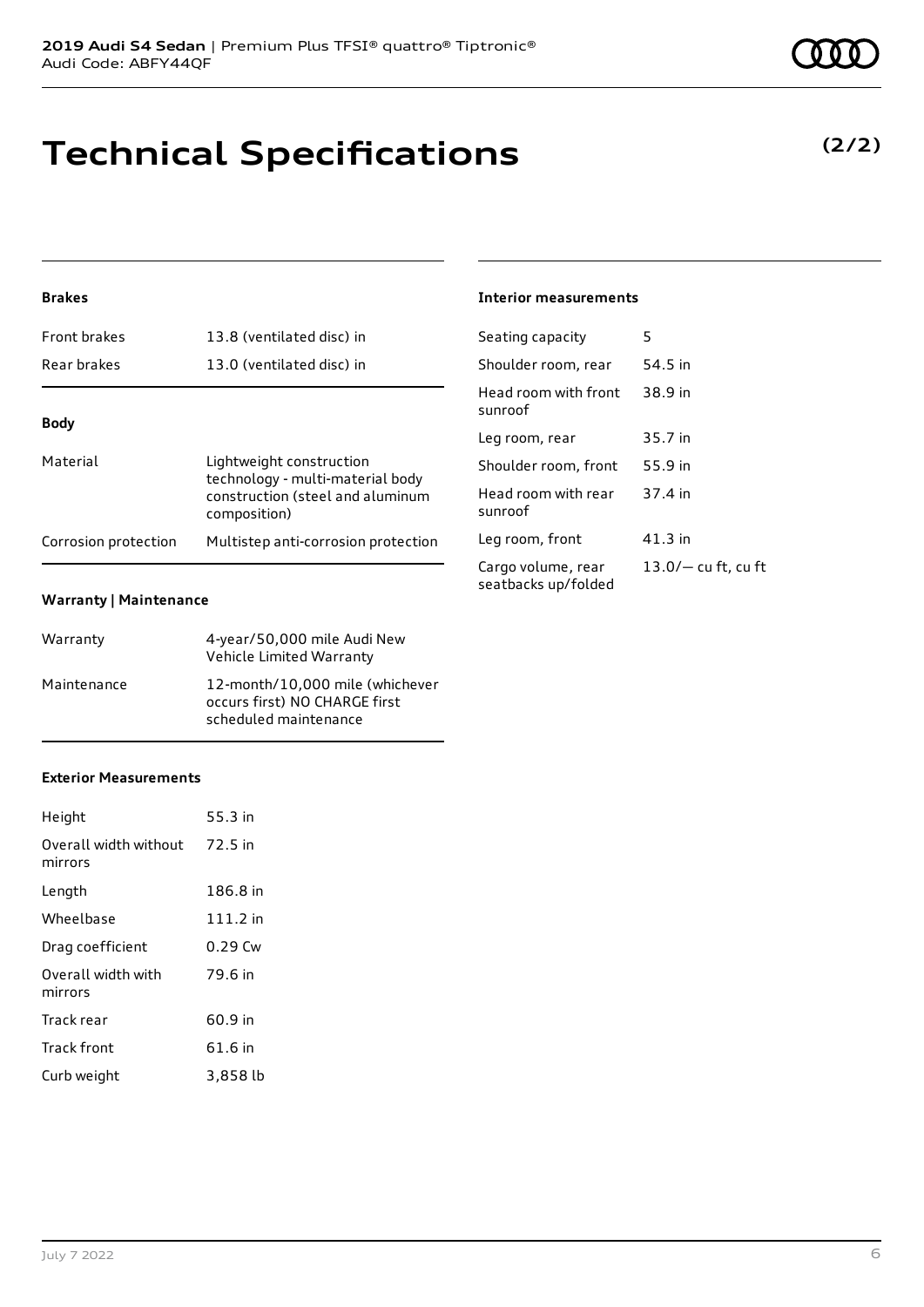# **Consumption- and emission**

**Consumption by NEDC**

combined 24 mpg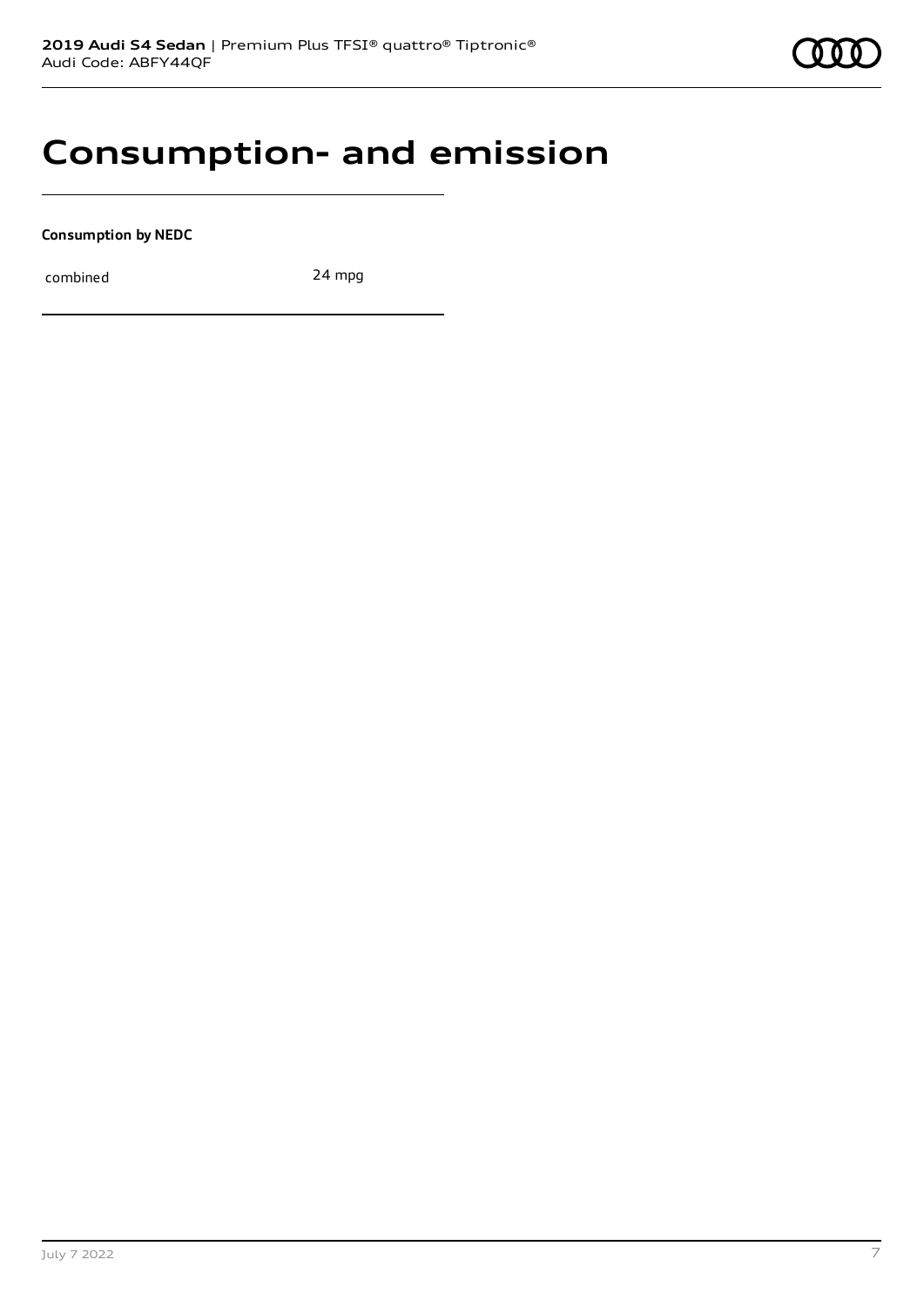# **Contact**

Dealer **Audi Grand Rapids**

6025 28th St. Se 49546 Grand Rapids MI

Phone: +16169889797 FAX: 6169889799

www: [https://www.audigrandrapids.com](https://www.audigrandrapids.com/)